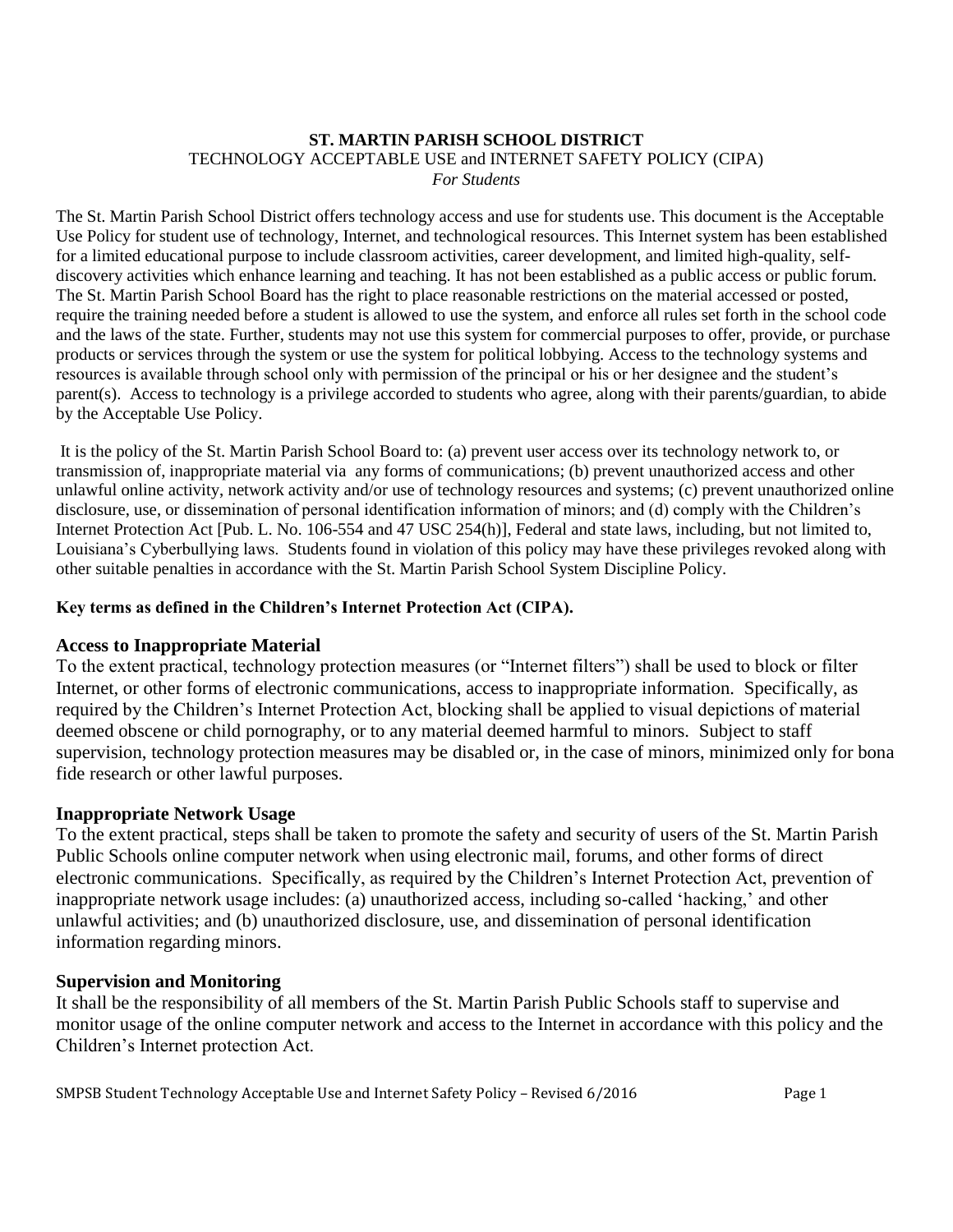Procedures for the disabling or otherwise modifying any technology protection mechanisms for adult users shall be the responsibility of St. Martin Parish Schools Network Manager or authorized persons for legitimate scientific or educational purposes or lawful purposes approved by the Board, or access to online services of a newspaper with a daily circulation of at least 1,000.

# **Harmful to Minors**

The term "harmful to minors" means any picture, image, graphic image file, or other visual depiction that:

1. Taken as a whole and with respect to minors, appeals to a prurient interest in nudity, sex, or excretion;

2. Depicts, describes, or represents, in a patently offensive way with respect to what is suitable for minors, an actual or simulated sexual act or sexual contact, actual or simulated normal or perverted sexual acts, or a lewd exhibition of the genitals; and

3. Taken as a whole, lacks serious literary, artistic, political, or scientific value as to minors.

#### **Sexual Act; Sexual Contact**

The terms "sexual act" and "sexual contact" have the meanings given such terms in section 2246 of title 18, United States Code

#### **Technology Protection Measure**

The term "technology protection measure" means a specific technology that blocks or filters Internet access to visual depictions that are:

1. OBSCENE, as that term is defined in section 1460 of title 18, United States Code;

- 2. CHILD PORNOGRAPHY, as that term is defined in section 2256 of title 18, United States Code; or
- 3. Harmful to minors.

## **What is possible?**

Access to the Internet will enable students to explore thousands of libraries, databases, museums, and other repositories of information. Families should be aware that the school and District websites may contain links that are maintained and controlled by third parties. Because some material accessible via the Internet may contain items that are illegal, defamatory, inaccurate, or potentially offensive, District personnel will make every effort to filter, screen, and research links for appropriateness. St. Martin Parish School District is not responsible for the content in the linked site, any link contained within the linked site, or any changes or update to the linked site that changes its appropriateness.

We believe that the benefits to students from access to the Internet in the form of information resources and opportunities for collaboration exceed the disadvantages. Ultimately, parents and guardians of minors are responsible for setting and conveying the standards that their children should follow when using media and information sources. Therefore, we support and respect each family's right to decide whether or not to allow access.

This policy also grants the following:

- Permission for students to access the Internet at school
- Permission to access and use a safe, district-approved, monitored electronic communication and learning resource account (if permitted by teacher and school administrator) [grades 3-12 only]
- Permission for student's name, schoolwork, pictures/videos of child to be published to the classroom, school, or district website [Personal information (i.e. address, phone number, social security number) about the student will not be included in a webpage]
- Permission for student to participate in e-Learning activities in the classroom (i.e. Skype, VSEE, videoconferencing whereby child's image may be visible to teacher and students in partnering classroom)

SMPSB Student Technology Acceptable Use and Internet Safety Policy – Revised 6/2016 Page 2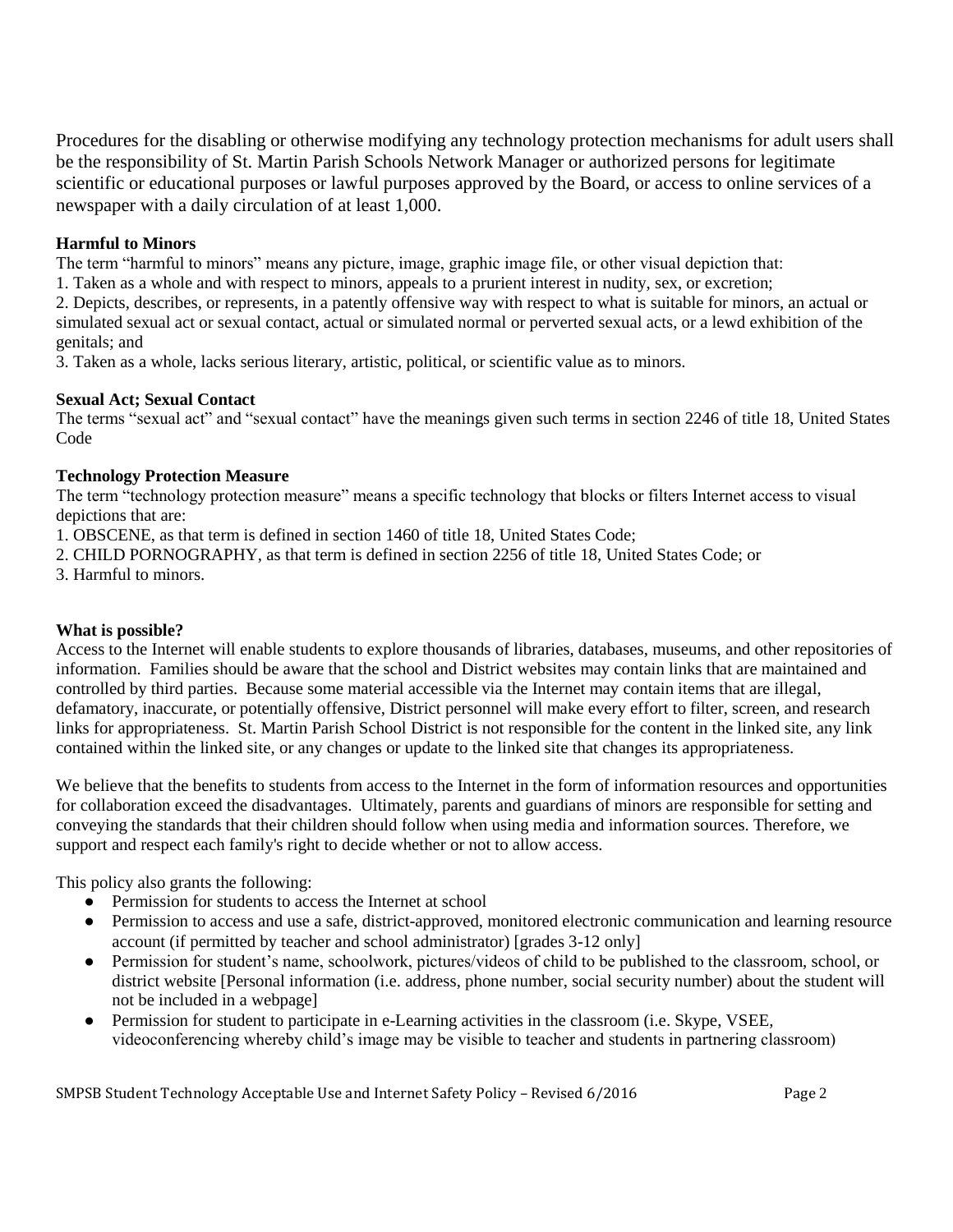• Permission for student to receive electronic communication from club sponsors, coaches, etc. (i.e. email, text messages, phone call)

## **Any parent wishing to revoke/suspend/or deny student permission(s) must opt out in writing.**

#### **What is expected?**

- Students will comply with District standards and the specific rules set forth below.
- Students will display appropriate behavior on the school's computers and network
- ●
- Each student is personally responsible for his/her actions in accessing and utilizing the school's computer resources.
- Students are advised never to access, keep, or send anything that they would not want their parents/guardian or teachers to see.
- The use of the network is a privilege, not a right, and may be revoked if abused.
- Students will be provided training, annually, on St. Martin Parish District CIPA policies. Training will address key issues such as cyberbullying, social networking dangers, Internet/digital safety, and emerging technologies which may endanger children while using the Internet

## **What are the rules?**

**Privacy--** Network and/or computer storage areas are like school lockers. The computer equipment is school property. Network administrators may access and review communications to maintain system integrity and insure that students are using the system responsibly.

- The student will not post personal or private contact information about self or others. Personal contact information may include, but not limited to, social security number, home address, home phone number, personal email address, etc. This also includes photographs of oneself and others, as well as student work.
- While accessing the St. Martin Parish School District's computer system, the student will not agree to meet with someone they have met online.
- The student will promptly disclose to the teacher or other school employee any message received that is inappropriate or makes the student feel uncomfortable.

## **Inappropriate Network Usage**

- The student will not use the District's network to download, send, receive, view, or create obscene or pornographic or harmful to minors images or files
- The student should never download or install any commercial software, shareware, or freeware onto network drives or disks, unless given written permission from the Network Administrator.
- The student will adhere to all copyright laws. Violations include, but are not limited to, copying or reproducing work that is protected by a copyright, files/documents created by others, and copyrighted multimedia content such as music and video clips accessed through file sharing software )
- The student will not attempt to gain unauthorized access to the St. Martin Parish School District's computer system (i.e. Forum,, JCampus, OnCourse, etc.) or to any other computer system via the District's computer system or go beyond the authorized access. This includes attempting to log in through another person's account or access another person's files. These actions are illegal, even if only for the purposes of "browsing".
- The student will not make deliberate attempts to disrupt the computer system's performance, destroy data by spreading computer viruses or by any other means. This includes the destruction and vandalism of computer equipment and its components.
- The student will not use the system to engage in any other illegal act, such as arranging for a drug sale or the purchase of alcohol, engaging in criminal gang activity, participating in virtual games that mimic illegal activities, or threatening the safety of others, etc.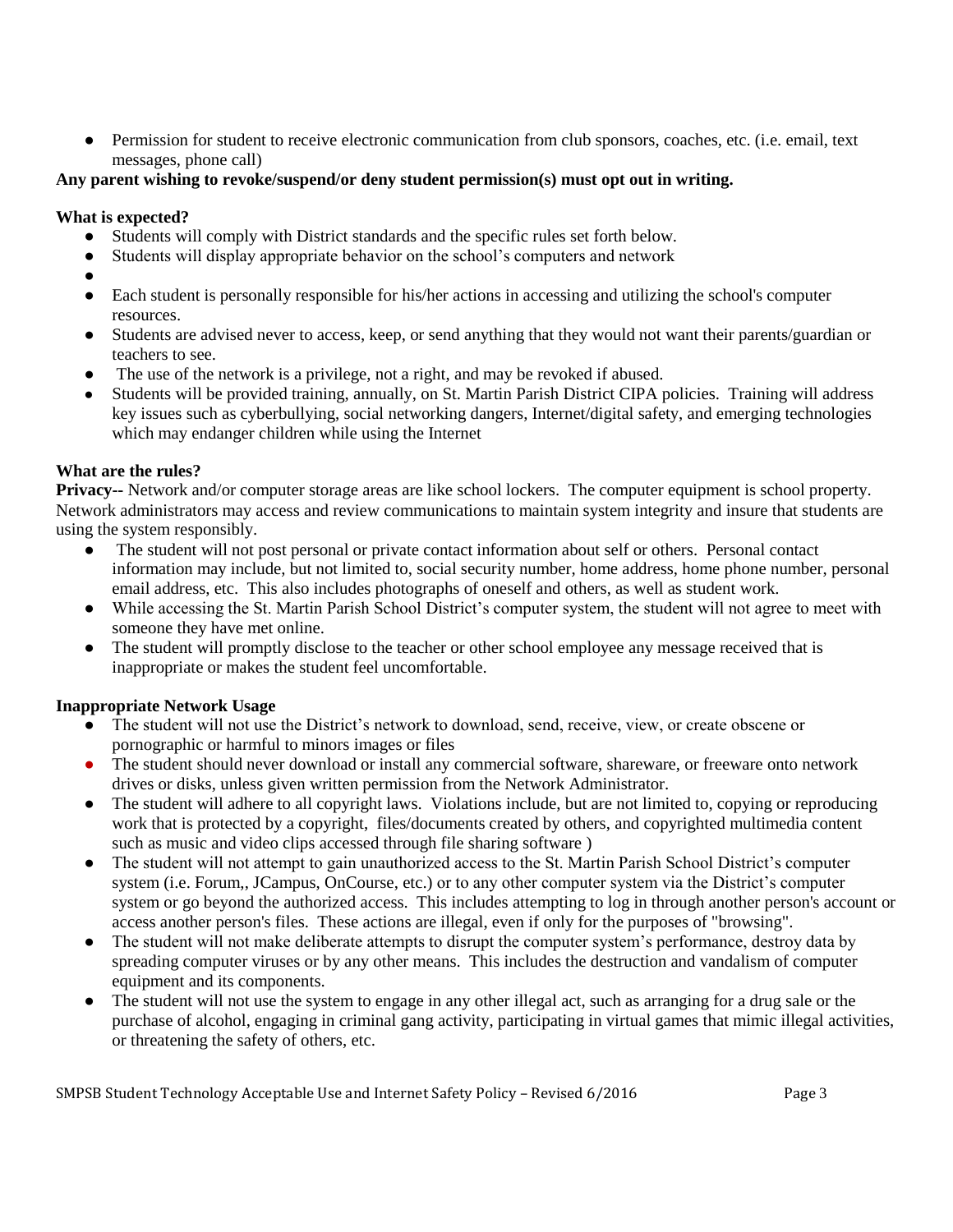- The student will not pursue or otherwise access information on weapons and the manufacture or purchase of weapons for purposes other than assigned class research.
- The student will not use the District's computer system or network for personal acquisitions such as shopping, trading stocks, any form of financial gain unrelated to the mission of the school district, personal entertainment, and on-line gambling.
- The student will not use the District's computer system or network to play non-educational, student-initiated games.
- The student will not use the District's computer system or network to conduct plagiarism. Plagiarism is using another person's ideas or writings and presenting them as one's own.
- The student will not use the District's computer system to commit the act of cyber bullying. Cyber bullying, for the purposes of this policy is the harassment, intimidation, or bullying of a student on school property by another student using a computer, mobile phone, or other interactive or digital technology **or** harassment, intimidation, or bullying of a student while off school property when the action or actions are intended to have an effect on the student when the student is on school property.

## **Inappropriate materials or language**

- The student will not use bullying, intimidating, obscene, profane, lewd, vulgar, rude, inflammatory, threatening, abusive, impolite, disrespectful, or sexually explicit language to communicate. Materials which are not in line with the rules of school behavior should not be accessed. Should students encounter such material by accident, they should report it to their teacher immediately and turn off the monitor.
- The school district's computer system is considered a limited forum, similar to the school newspaper, therefore the district may restrict speech for valid educational reasons.
- Restrictions against inappropriate language apply to public messages, private messages, and material posted on web pages, social networking sites, and learning management sites (i.e. Google Classroom, Class Flow,, Schoology, etc.)
- The student will not access, post, distribute, forward, print, or store materials using language that is inappropriate to the educational setting or disruptive to the educational process.
- The student will not use the Internet and/or any other electronic device or system, on or off campus, that subsequently causes substantial disruption to the educational environment, interferes with the rights of others, or can be considered a threat.
- The student will not engage in personal attacks, including prejudicial or discriminatory attacks, even if made in a joking manner.
- The student will not harass another person. Harassment is persistently acting in a manner that distresses or annoys another person. When requested by another to stop communication in the form of messages, e-mail, or other means of electronic contact, the student will do so immediately.
- The student will not knowingly or recklessly post false or defamatory information about a person or organization.
- The student will not use his/her access to review, upload, download, store, print, post, or distribute materials that:
	- o are pornographic, obscene or sexually explicit;
	- o use language or images to advocate violence or discrimination towards other people (hate literature); A special exception may be made for hate literature if the purpose of access is to conduct educational research and both the teacher and parent have approved.
	- o contain images of individuals engaged in any illegal act or violate any local, state, or federal statute/law.

## **Electronic Communication and Learning Resource Accounts**

- Students may not use or access unapproved personal email or electronic communication accounts at school. (i.e. Yahoo, Hotmail, Google)
- Students will only be allowed to access and use a district-approved school electronic communication and learning resource account which is managed, monitored, and filtered.

SMPSB Student Technology Acceptable Use and Internet Safety Policy – Revised 6/2016 Page 4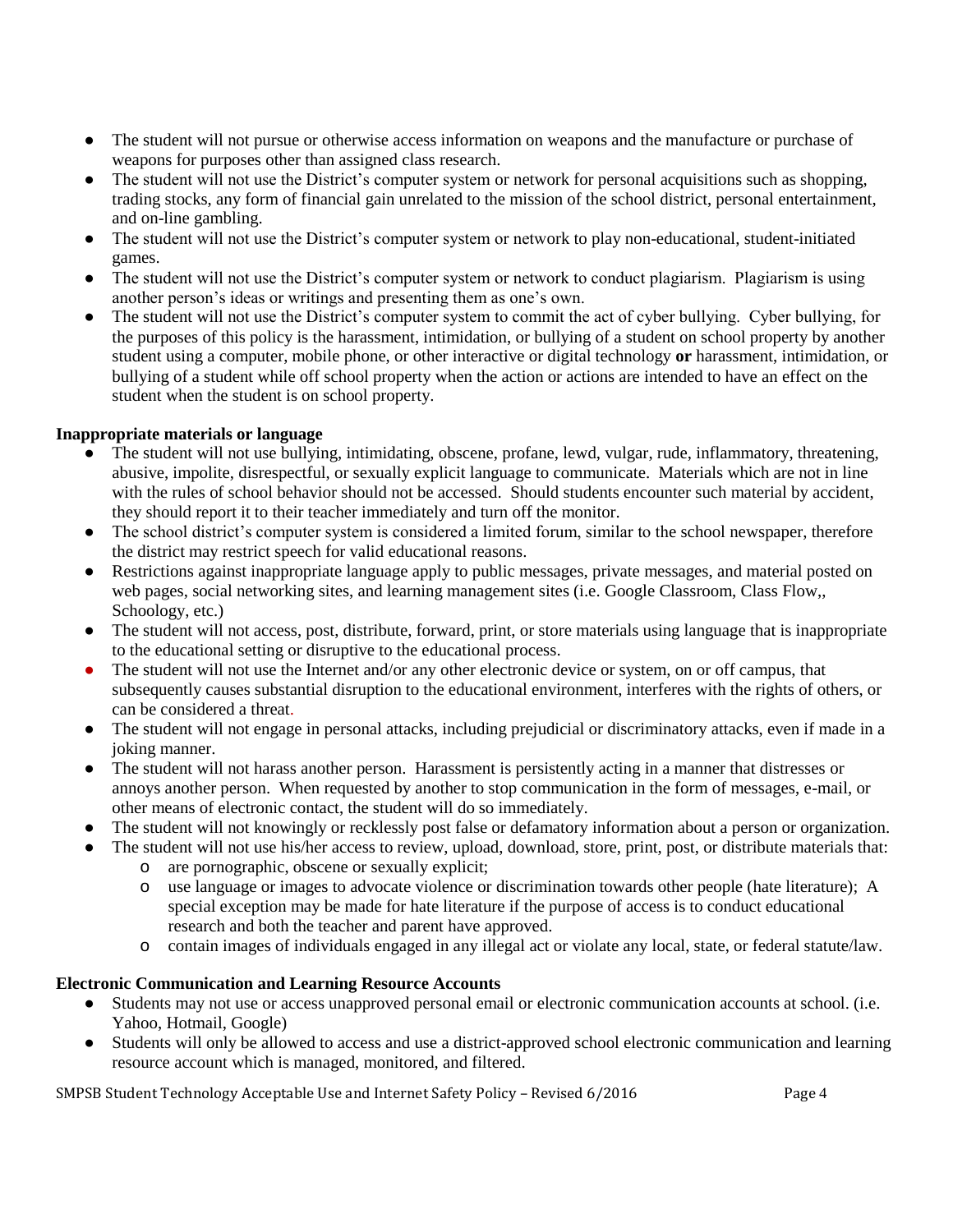- o Students are not allowed to correspond with others beyond restrictions set by the teacher.
- o Student electronic communication and learning resource accounts will be restricted by district and/or teacher limits. Unsolicited communication (i.e. spam) will be filtered and restricted.

#### **Mobile Devices and Expectations**

The term, Mobile device, for the purpose of this policy refers to, but is not limited to, handheld devices provided by the St. Martin Parish School Board and allowed in the school system and on SMPSB's network for educational purposes. Some examples are: iPads, iPods, Tablets, Chromebooks, etc. Said mobile devices are property of St. Martin Parish School District and must be used in accordance with SMPSB's Acceptable Use Policy, Procedures, and all applicable laws. **Only District-issued mobile devices are allowed in the schools and on SMPSB's network. All others are prohibited. The mobile devices are to remain at school at all times, unless duly checked out through the proper procedures set forth by SMPSB.** 

- The mobile device is school board property and all users will follow the Technology Acceptable Use and Internet Safety Policy
- The mobile device should be used in a responsible and ethical manner.
- Passwords should not be changed or altered on the device.
- Device should be housed in a secure designated area at all times.
- All software/Apps must be district approved.
- All downloading/syncing should be done in accordance with district procedures.
- Mobile device should always be within the protective case provided, if applicable.
- SMPSB has the right to review items for appropriateness and to limit or revoke access to mobile device at any time for any reason.

#### **Misuse**

- The student will use the St. Martin Parish School District's Computer system only for educational and career development activities and limited, high-quality, self-discovery activities.
- The student will not download files and/or stream music.
- The student will not engage in "spamming." Spamming is sending an annoying or unnecessary message to a large number of people.

## **Due Process and Consequences**

- Users of the school district's computers, network, and Internet are held personally responsible for actions in accessing and utilizing available resources. Depending on the nature and degree of the violation and the number of previous violations, unacceptable use of the school district's computer system or the Internet may result in one or more of the following consequences:
	- 1. Suspension or cancellation of use and access privileges;
	- 2. Payment for damages and repairs;
	- 3. Disciplinary actions in accordance with other appropriate school district policies as stated in the St. Martin Parish Student Handbook including:
		- a) Detention, suspension, and or expulsion from school;
		- b) civil or criminal liability under other applicable laws;
		- c) restitution for restoration costs.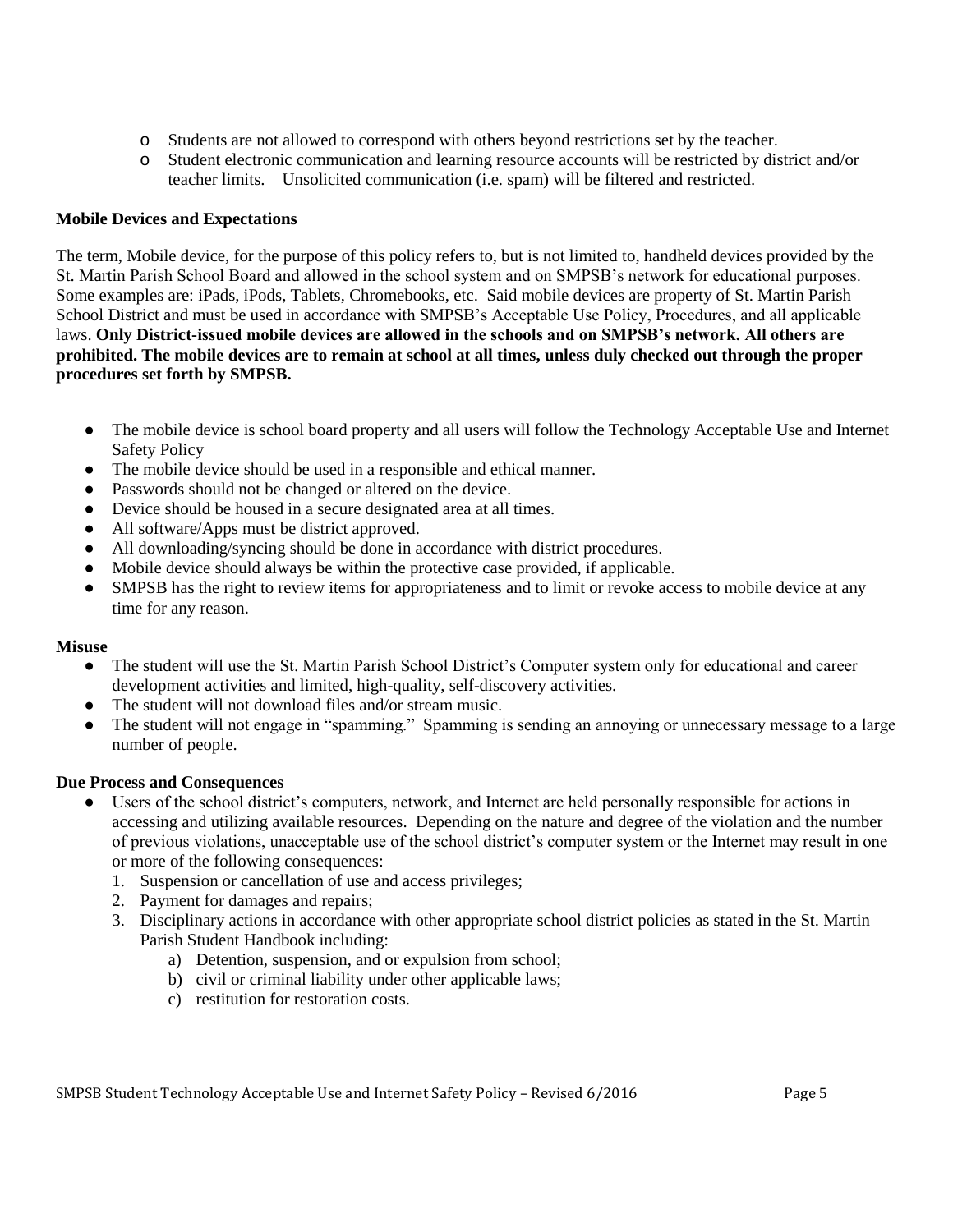#### **Limitation of Liability**

● Although the St. Martin Parish School District enforces a policy of technology and Internet safety and employs technology protection measures to block and or filter inappropriate material from student and employee access, the District is not responsible for damages suffered, including but not limited to, loss of data or interruptions of service. The District is not responsible for the accuracy or quality of the information obtained through its services or stored on its system. The District will not be responsible for any costs or liabilities arising from the unauthorized use of the system.